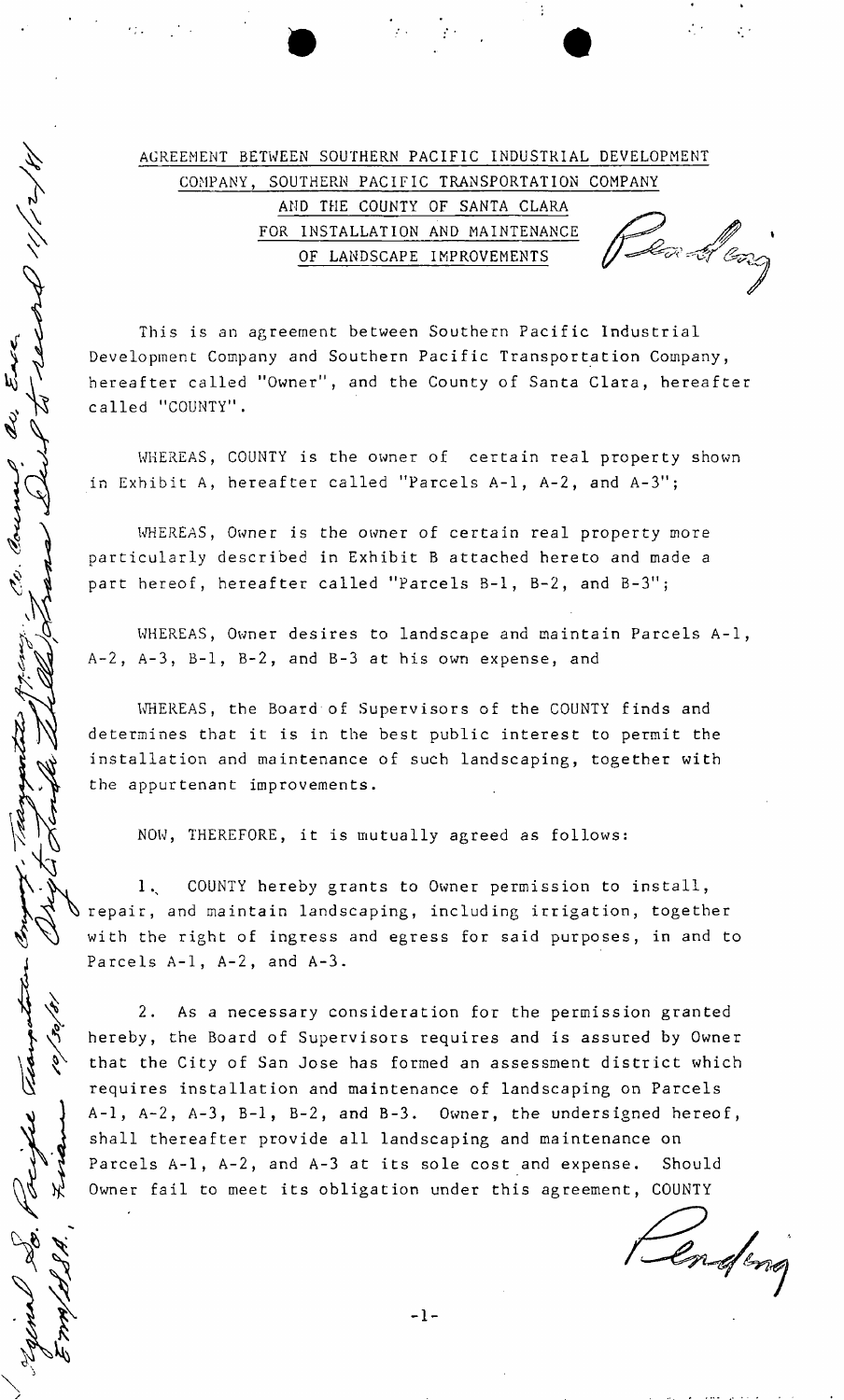may at its sole discretion and expense revoke its permission to Owner given under Sect ion 1 hereinabove described.

୍ତୁ

 $\sim$ 

 $\mathcal{L}^{(1)}_{\mathcal{A}}$ 

3. Owner shall furnish plans and drawings showing the type and location of the landscaping facilities on Parcels A-l , A-2, and A-3.

4. All such landscape plans and drawings shall be subject to approval by COUNTY and shall comply with the conditions of a County encroachment permit.

5. If the real property contiguous to Parcels A-l, A-2, and A-3 is or will be subdivided, each sudivided parcel shall be deemed to benefit from the landscape improvements installed on that portion of Parcels A-l, A-2, and A-3 contiguous to each subdivided parcel. The owner of such subdivided parcel shall be obligated to perform the obligation described in this agreement as it relates to said portion of Parcels A-l, A-2, and A-3. Any liens to be imposed hereunder for failure of an owner of a subdivided parcel to maintain said landscape improvements shall be imposed upon and collected against the subdivided parcel contiguous to that portion of Parcels A-l, A-2, and A-3 on which landscape improvements must be maintained by the COUNTY because of the failure of said owner to do so. If owner sells or otherwise disposes of any subdivided parcel so benefited, Owner's obligation shall pass to the owner of the subdivided parcel and thereafter Owner shall have no obligation hereunder as to such subdivided parcel.

6. All landscaping on Parcels A-l, A-2, and A-3 shall be adequately and properly maintained with consideration to public safety on the expressway, commonly known as Montague Expressway, by the owner of the real property contiguous to Parcels A-l, A-2, and A-3. No landscape planting shall be permitted to grow so large or in such shape or extent as to obstruct the sight and view of traffic for the drivers of vehicles traveling the expressway. In the event the landscaping is not so maintained in all respects, Owner, or any successor or assignee, shall immediately upon written notice by the COUNTY correct such overgrowth. In the event such correction is not made within five (5) days after written notice, COUNTY may correct the defect and charge the cost for such work, to the owner of the real property which is contiguous to that portion of Parcels A-l, A-2, and A-3 on which the costs are incurred.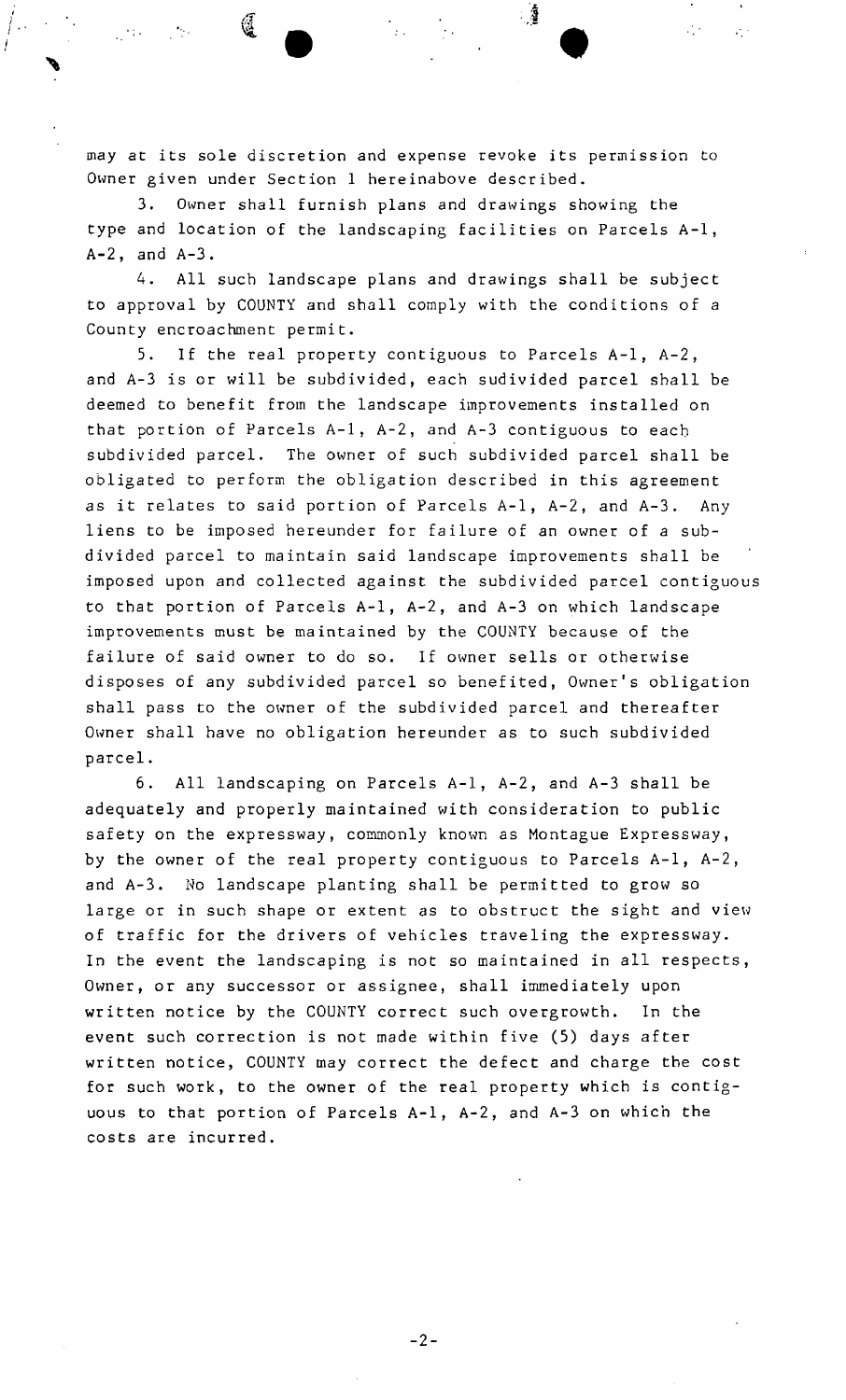7. Owner shall assume the defense and agree to save harmless and idemnify the COUNTY, its officers and employees from any liability for injury, death, loss, accident or damage to any persons or property arising out of the use and maintenance of said Parcels A-1, A-2, and A-3 described for landscaping purposes, provided, however, that the Owners's obligation under this section shall cease upon sale or disposal of a subdivided parcel. This is an absolute condition of continuance of the permission granted hereunder.

8. COUNTY reserves the right to terminate this agreement and the rights and obligations set forth herein, including those described in Paragraph 1, sixty (60) days after the recordation of a document so stating.

9. The obligations of Owner are intended to and shall (i) run with the real property owned by Owner, (ii) be binding on Owner and his successors and assigns, and (iii) benefit the real property owned by both Owner and the COUNTY.

10. Parcels A-l, A-2, and A-3 is to be benefited by Owner's installation and maintenance of landscaping and improvements set forth in paragraph 2 and will be burdened if Owner fails to maintain said landscaping and improvements.

Dated this  $\beta^{\sigma}$  day of Ccteber, 1981.

OWNER SOUTHERN PACIFIC INDUSTRIAL DEVELOPMENT COMPANY, a Texas corporation

By  $($  +  $\sqrt{2\epsilon_n}$ 

OWNER SOUTHERN PACIFIC TRANSPORTATION COMPANY $\rho$  a Delaware corporation

 $\mathcal{L}_{\mathcal{A}}$  .

 $\mathcal{L}_{\mathcal{A}}$ 

 $\frac{By}{T}$ (Fitle) VICE PRESIDENT

COUNTY OF SANTA CLARA

Bν Supervisors Chair Board o f :r§on,<br>d Diridón Attest

Clerk, Board of Supervisors **OONALD M. RAINS** 

APPROVED AS TO FORM:

County

[2] , ] (2) & ]

 $-3-$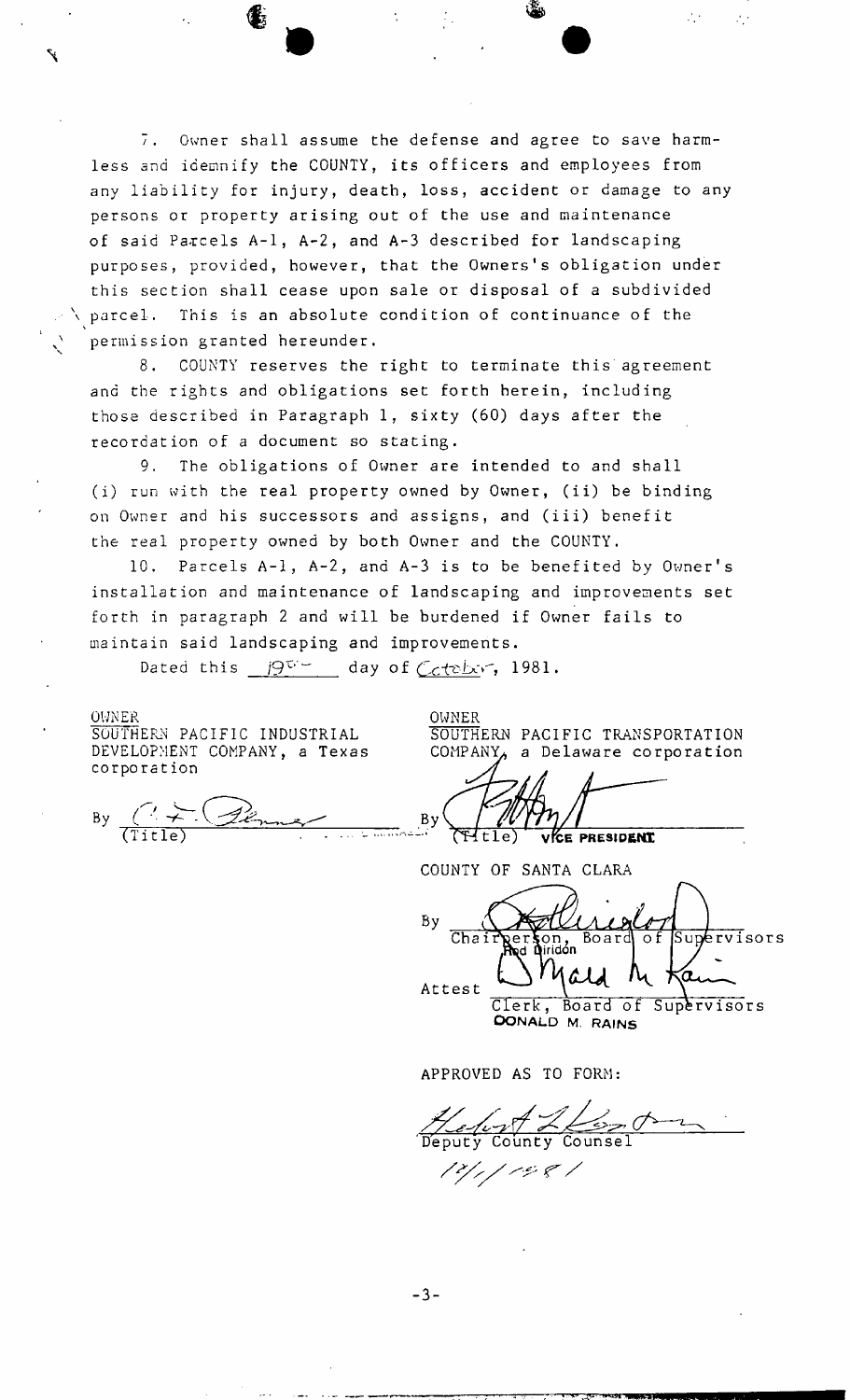医腹部的 医皮  $\mathbb{Q}_0$ *STATE OF CALIFORNIA*  **j** 55. *City and County of San Francisco jn the xcar One Thousand Nine Hundred and* **Eighty One**  *day of* September <u>10th</u> *On this f County of San Franciscc before me,* B. T. OYARZO, *a Notary Public in and for the City and County of San Francisco, State of California, personally appeared*  (One Market St.) C, F. Penner *known to me to be the.* Vice President & General Manager *of the corporation* described in and that executed the within instrument, and also known to me to be the person  $\Box$  who executed it on behalf of the corporation  $\Box$  therein named *to me to be the person* who executed it on behalf of the corporation *aanvoordeelle* and he acknowledged to me that such corporation executed the same. **B. T. OYARZO NOTARY PUBUC-CAUFORNIA**  *IN WITNESS WHEREOF, I have hereunto set my hand and affixed my official seal*  CITY AND COUNTY OF SAN FRANCISCO **My** Commission Expires **May 11, 1985**  *at my office in the City and County of San Francisco, the day and year in this certificate first above written.*  Notary Public in and for the City and County of get Francisco, State of California. Corporation  $\frac{1}{2}$  . **MXXXXXXXXXXXXXXXXXXX** *STATE OF CALIFORNIA ) City and County of San Francisco On this* 1 Oth *day of\_* September *in (he xcar One Thousand Nine Hundred and* Eighty **One**  *before me,* B. T. OYARZO, *a Notary Public in and for the City and County of San Francisco, State of California, personally appeared*  (One Market St.) L. E. Hoyt *known to me to be the\_* Vice President *of the corporation described in and that executed (he within instrument, and also known*  to me to be the person\_\_\_who executed it on behalf of the corporation\_\_\_therein named eeeeeeee nan and he acknowledged to me that such corporation executed the same. **B. T. OYARZO NOTARY PUBLIC-CALIFORNIA**  CITY AND COUNTY **OF**  *IN WITNESS WHEREOF, I have hereunto set my hand and affixed my official seal* SAN FRANCISCO<br>SAN FRANCISCO<br>My Commission Expires May 11, 1985 at my office in the City and County of San Francisco, the day and year in this certificate first **My** Commission Expires **May 11, 19«5** 5888888® *above written.*  Corporation Notary Public in and for the City and County of San Francisco, State of California. 71 \*. : A : F **n** (15 her Liny 11, 1965 ) . 

Ā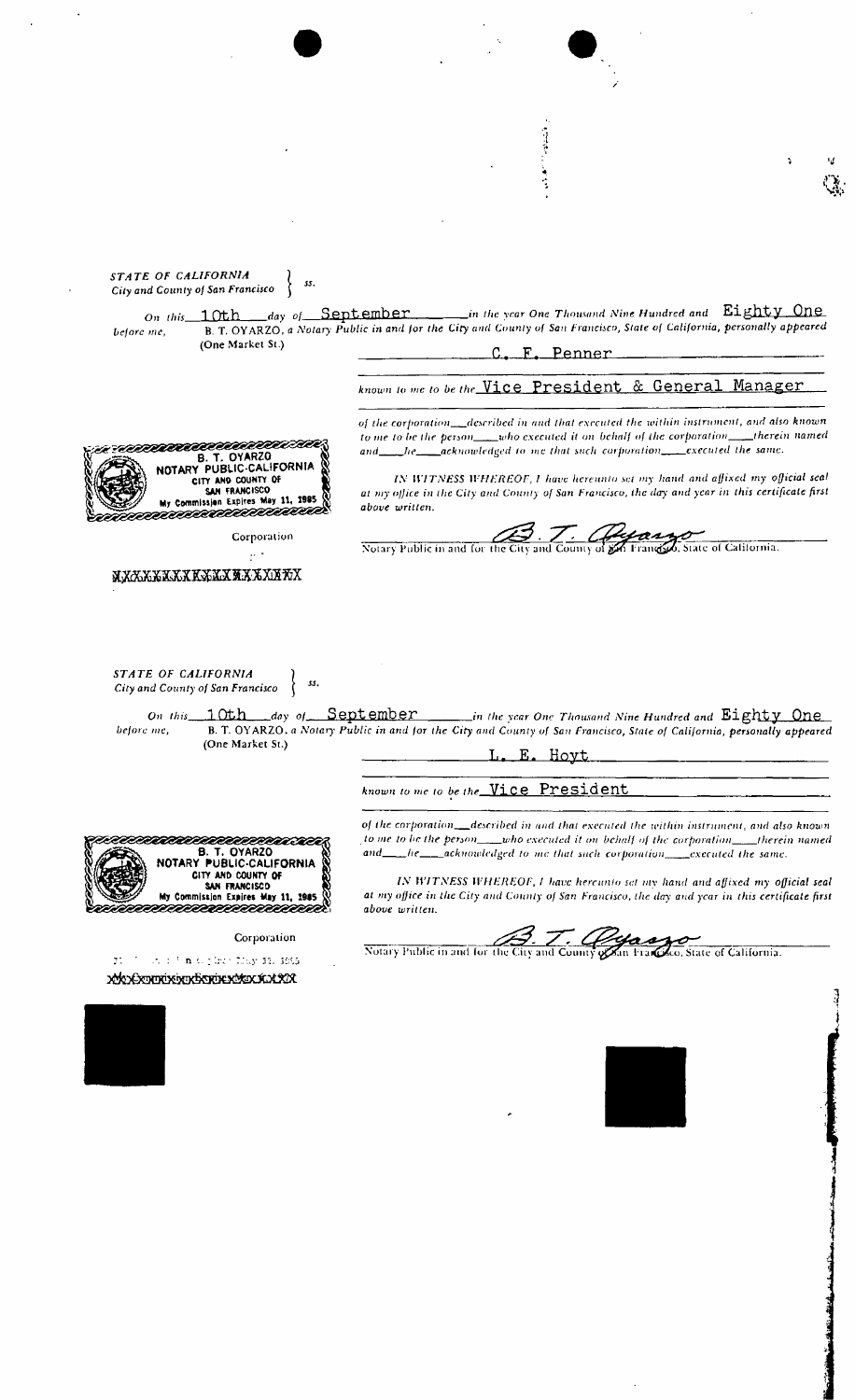July 9, 1981 309-78-00B

Ĺ,



€

GEORGE S. NOLTE AND ASSOCIATES Civil and Environmental Engineers • Planners • Surveyors EXHIBIT A PARCEL A-1 LANDSCAPE EASEMENT

All that certain real property situate in the City of San Jose, County of Santa Clara, State of California, being a strip of land of the uniform width of 9.50 feet lying within North First Street, Montague Expressway and Zanker Road as shown on the Map of Tract No. 6740 recorded in Book 462 of Maps at pages 21 through 24, Santa Clara County Records, the easterly southeasterly and southwesterly lines of said strip described as follows:

Beginning at the northerly terminus of a course in the southwesterly line of Lot 1 of said Map having a bearing of N 30°04'00" W and a length of 348.56 feet;

thence along the westerly northwesterly and northeasterly lines of Lots 1 and 11 of said Map the following courses along a tangent curve to the right having a radius of 80.00 along a cangent curve to the fight having a facius of 50.00<br>feet, through a central angle of 95°02'19" for an arc length 132.70 feet;

thence N 64° 58'19" E, 299 .96 feet;

thence N 63" 49'34" E, 200 .04 feet;

thence N 64° 58'19" E, 216 .85 feet;

thence N 68°24'18" E, 200.36 feet;

thence N 64°58'19 E, 150.00 feet;

thence along a tangent curve to ther right having a radius of 50.00. feet, through a central angle of 85° 09' 40 M for an arc length of 74.32 feet;

said strip shall extend from a line drawn radially through the beginning of the above mentioned 80.00 foot radius curve along the lines of LOTS 1 and 11 to a line drawn radially through the terminus of the above mentioned 50.00 foot radius curve.

Checked by  $Z^{\nu}$ 

D8a25

1731 North First Street, P.O. Box 820, San Jose, California 95106. (408) (287-3400) SAN JOSE • WALNUT CREEK • SOUTH SAN FRANCISCO • SAN DIEGO • SACRAMENTO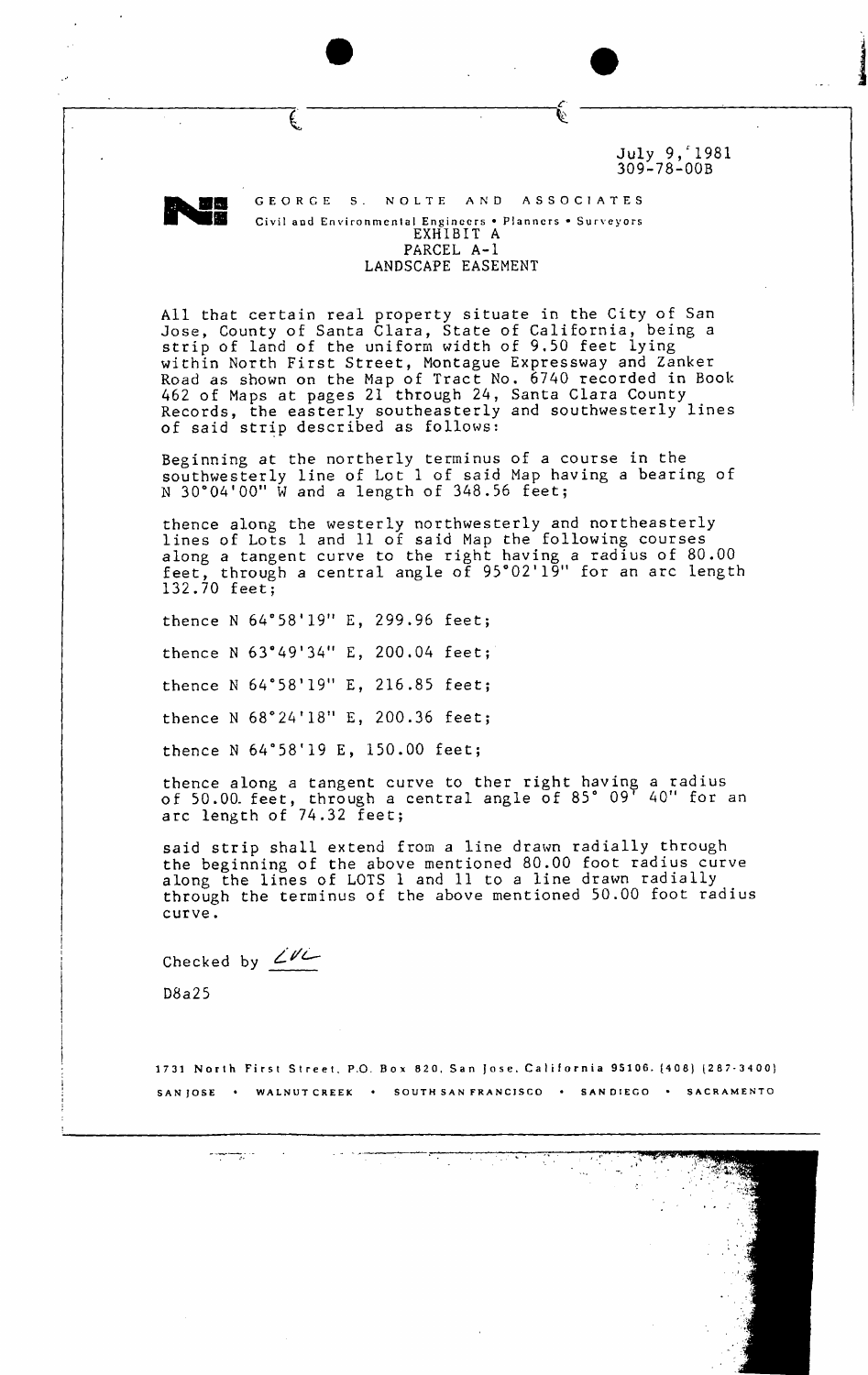

 $\mathcal{L}_1$ 

**4** 

Page 1 of 2 GEORGE S. NOLTE AND Civil and Environmental Engineers . Planners . Surveyors

309-78-00B

È.

 $\frac{July 9, 1981}{200730, 000}$ 

# EXHIBIT **A**  PARCEL A-2 LANDSCAPE EASEMENT

All that certain real property situate in the City of San Jose, County of Santa Clara, State of California, being a strip of land of the uniform width of 9,50 feet, lying within Montague Expressway and Lot 15 as shown on the Map of Map of Tract 6740 recorded in Book 462 of Maps at pages 21 through 24, Santa Clara County Records, the westerly, easterly, southerly and southwestery lines of said strip described as follows:

Beginning at the northerly terminus of a course in the westerly line of said Lot 12, having a bearing of S 29°52'01" E and a length of 402.84 feet;

thence along the westerly, northerly and northeasterly lines of said Lot 12, 13, 14 and 15 of said Map the following courses, along a tangent curve to the right having a radius of 50.00 feet, through a central angle of 94° 50' 20", for an arc length of 82.76 feet;

thence N 64° 58' 19" E, 300.00 feet;

thence N 62° 53' 40" E, 193.69 feet;

thence along a non-tangent curve to the right having a ence along a hon-cangent curve to the right having<br>radius of 1133.00 feet, whose radius point bears S 19°39'17" radius of fiss. Of feet, whose radius point bears 3 19 39 I.<br>E, through a central angle of 75° 36' 03" for an arc length of 1494.97 feet.

thence S 34° 03' 14" E, 129.78 feet to the most northerly corner of the parcel of land described in the deed to the City of San Jose recorded June 17, 1981 in Book G157 of Official Records at page 1, Santa Clara County Records;

thence along the southwesterly lines of said parcel of the following courses;

S 30\* 37 12" E, 200.36 feet;

thence S 34° 03' 14" E, 150.00 feet;

1731 North First Street, P.O. Box 820, San Jose, California 95106. (408) (287-3400} SANJOSE • WALNUT CREEK • SOUTH SAN FRANCISCO • SANDIEGO • SACRAMENTO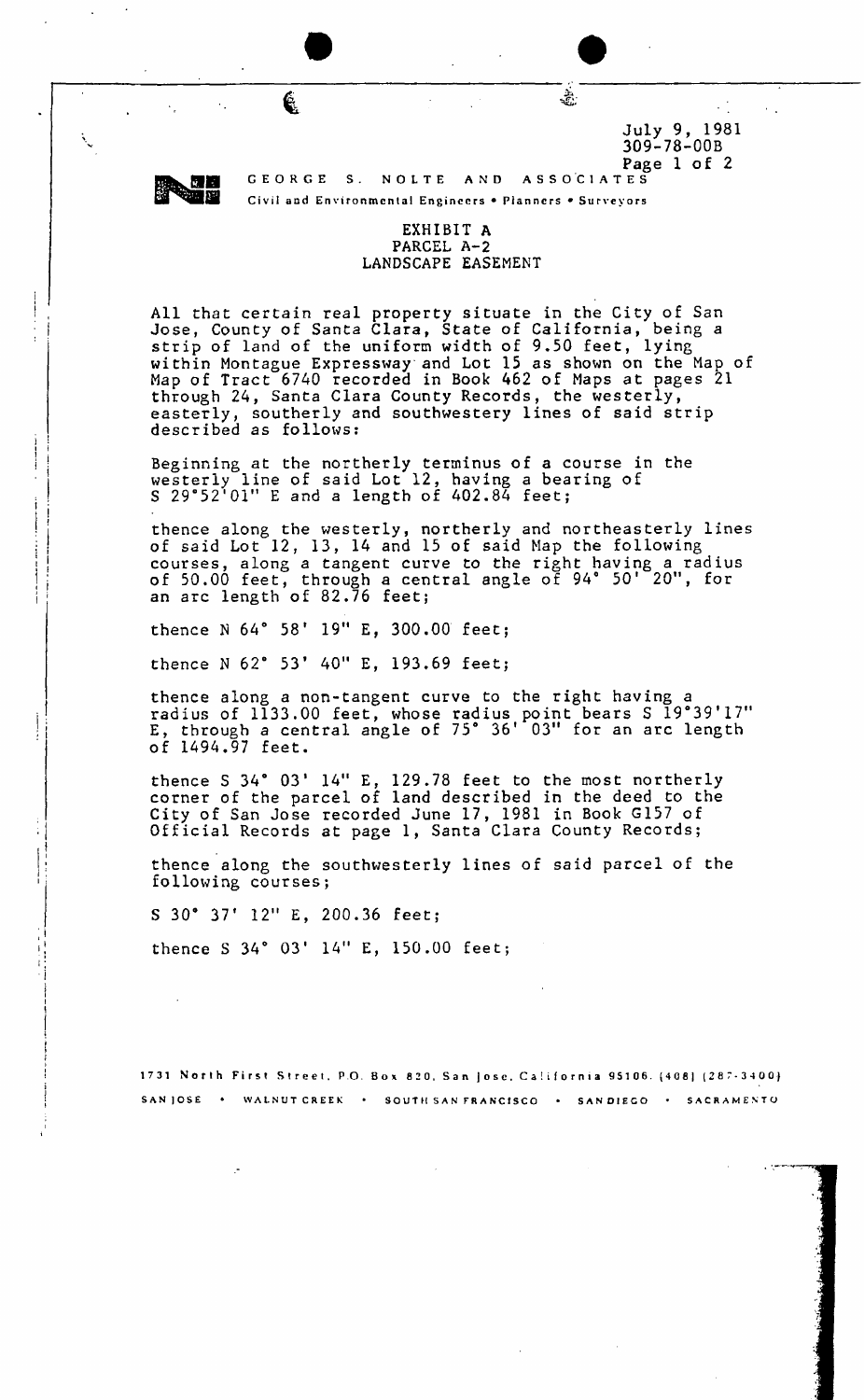July 9, 1981 309-78-00B Page 2 of 2

 $\mathcal{F}^{\mathcal{A}}$  .

 $\mathcal{L}^{(1)}$ 

ैं

thence along a tangent curve to the right having a radius of 50.00 feet; through a central angle of 71° 21 f 47" for an arc length of 62.28 feet:

 $\frac{1}{\sqrt{2}}$ 

 $\frac{1}{\sqrt{2}}$ 

said strip shall extend from a line drawn radially through the beginning of the first above mentioned curve having a radius of 50.00 feet along said lines of LOTS 12, 13, 14, and 15 to a line drawn radially through the terminus of the last above mentioned curve having a radius of 50.00 feet.

Checked by  $\angle \nu \angle$ 

 $\overline{\mathbf{d}}$ 

بمحمد

D8a28-29

CEORGE S. NOLTE AND ASSOCIATES Civil and Environmental Engineers • Planners • Surveyors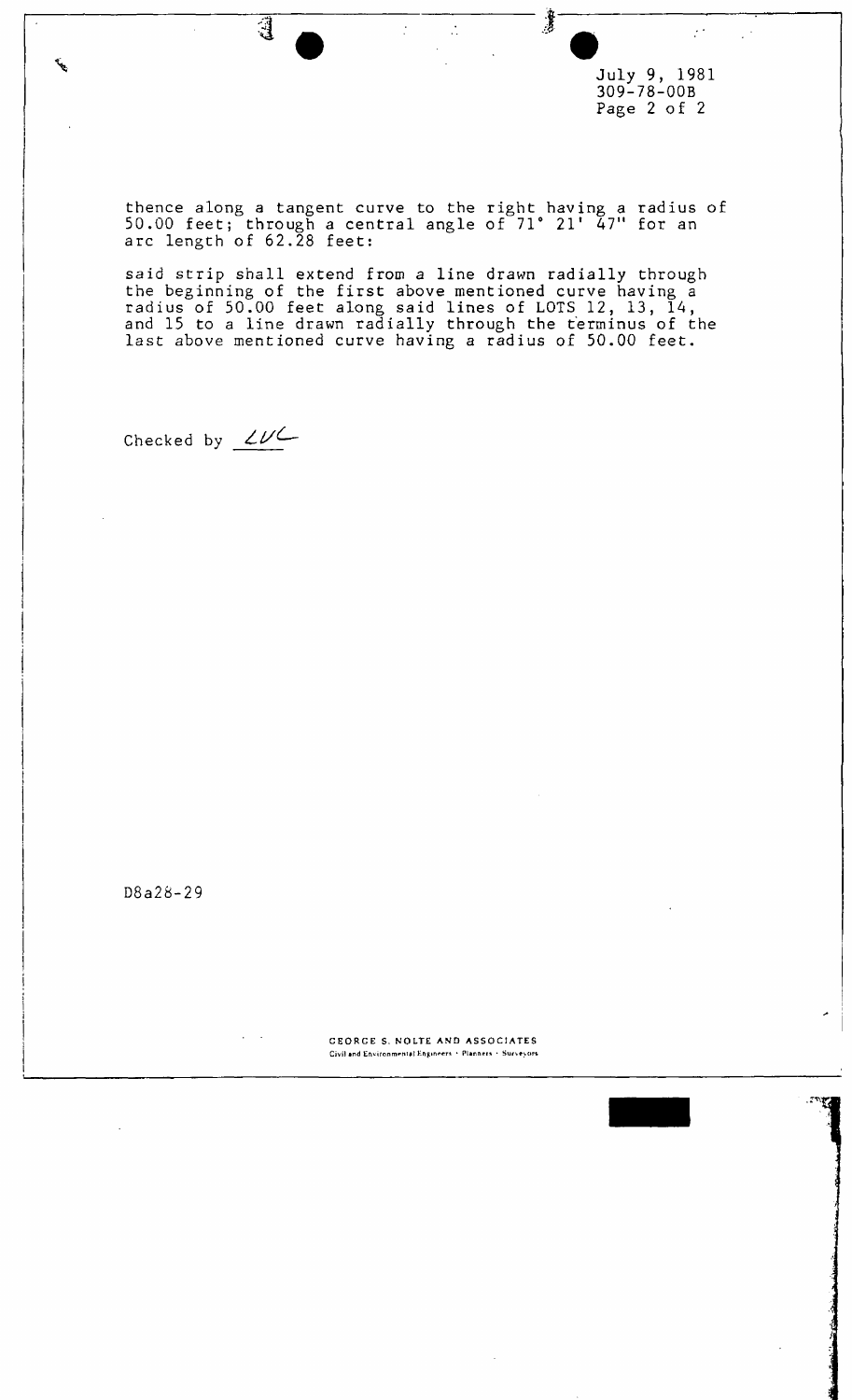ليحجج

€

309-78-00B<br>ASSOCIATES GEORG E S . NOLT E AN D ASSOCIATE S Civit 100 Entironmental propriety s • Planner s • Planner s • Survey s • Survey s • Survey s • Survey s • Survey s • Survey s • Survey s • Survey s • Survey s • Survey s • Survey s • Survey s • Survey s • Survey s • Survey PARCEL A-3 TARCLL A-J<br>NSCAPF FASE

 $\ddot{\phantom{0}}$ 

LANDSCAPE EASEMENT

July 9, 1981

بقفها

All that certain real property situate in the City of San Jose, County of Santa Clara, State of California, being a strip of land of the uniform width of 9.50 feet, lying within Montague Expressway and Lot 16 as shown on the Map of Tract No. 6740 recorded in Book 462 of Maps at pages 21 through 24, Santa Clara County Records, the Westerly and Southwesterly lines of said strip described as follows:

Beginning at the northerly terminus of a course in the easterly line of Lot 19 of said Map, having a bearing of N 4°30'52" E, and a length of 79.62 feet;

thence along the easterly and northeasterly lines of Lots 16, 17, 18 and 19 of said Map the following courses, along a tangent curve to the left having a radius 70.00 feet along a cangent curve to the fert having a radius 70:00 re<br>through a central angle of 88°32'14" for an arc length of 108.17 feet to a point of reverse curvature;

thence along a tangent curve to the right having a radius of thence along a cangent curve to the fight having a factos of length of 786.65 feet;

thence N 34°03'14" W, 540.91 feet; to the most southerly corner of the parcel of land described in the deed to the City of San Jose recorded June 17, 1981 in Book G157 of Official Records at page 1, Santa Clara County Records;

thence along the southwesterly line of said parcel the following courses N 37°29'16" W , 200.36 feet;

thence N  $34°03'14''$  W,  $300.00$  feet;

thence along a tangent curve to the left having a radius of 50.00 feet through a central angle of 102° 50' 06" for an arc length of 89.74 feet;

said strip shall extend from a line which passes radially through the beginning of the above mentioned 70.00 foot radius curve along the lines of said LOTS 19, 18, 17, and 16 to a line that passes radially through the terminus of the above mentioned 50.00 foot radius curve.

Checked by  $2\nu$ 

D6a27

1731 North First Street, P.O. Box 820, San Jose, California 95106. (408) (287-3400<mark>)</mark> S A X IOS E • WALNU T (.. H L E \* • SOUT H SA S FRANCISC O • SA N OIEC O « SACR A M K NT O

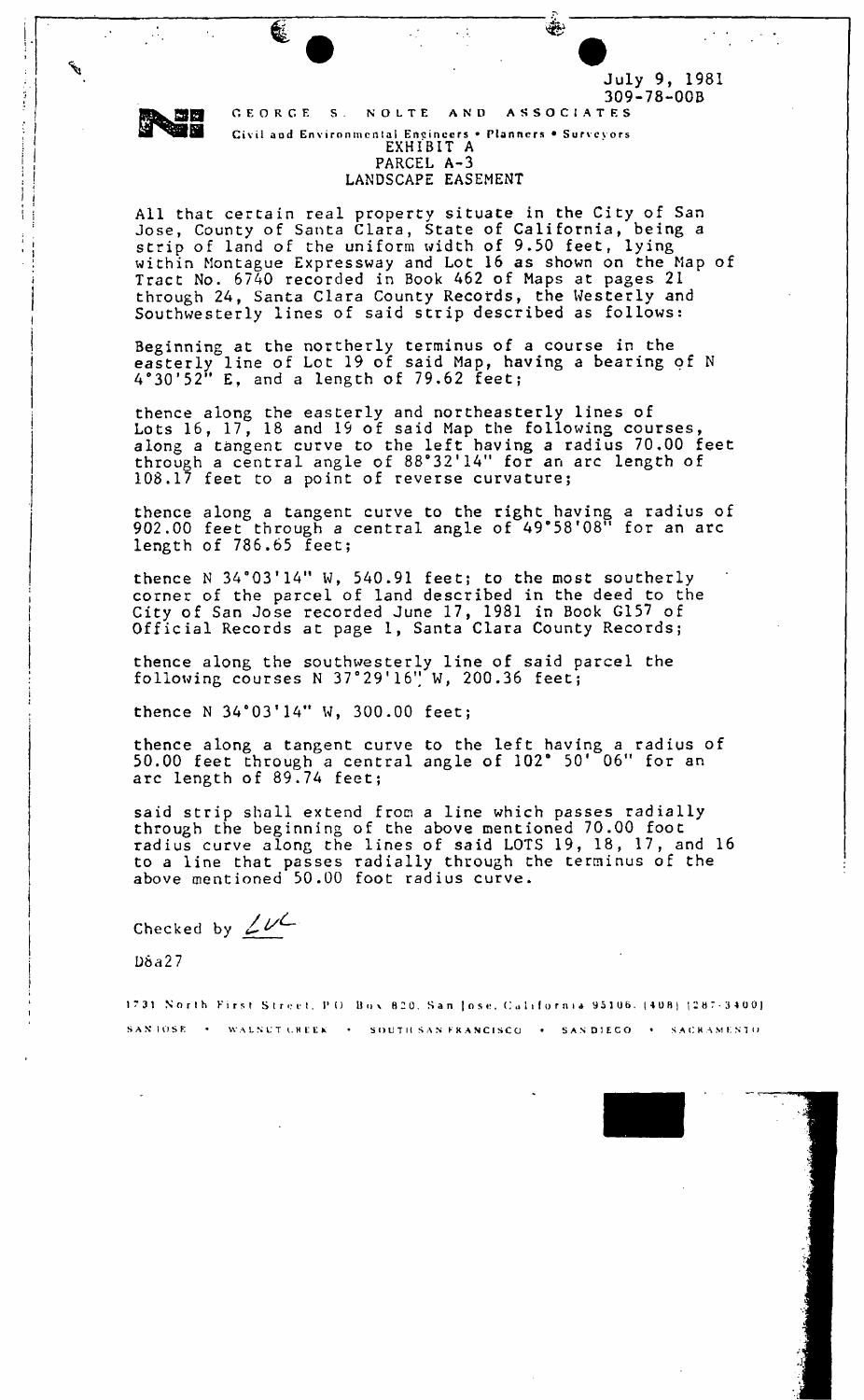

ال<br>المصدر المواقع المواقع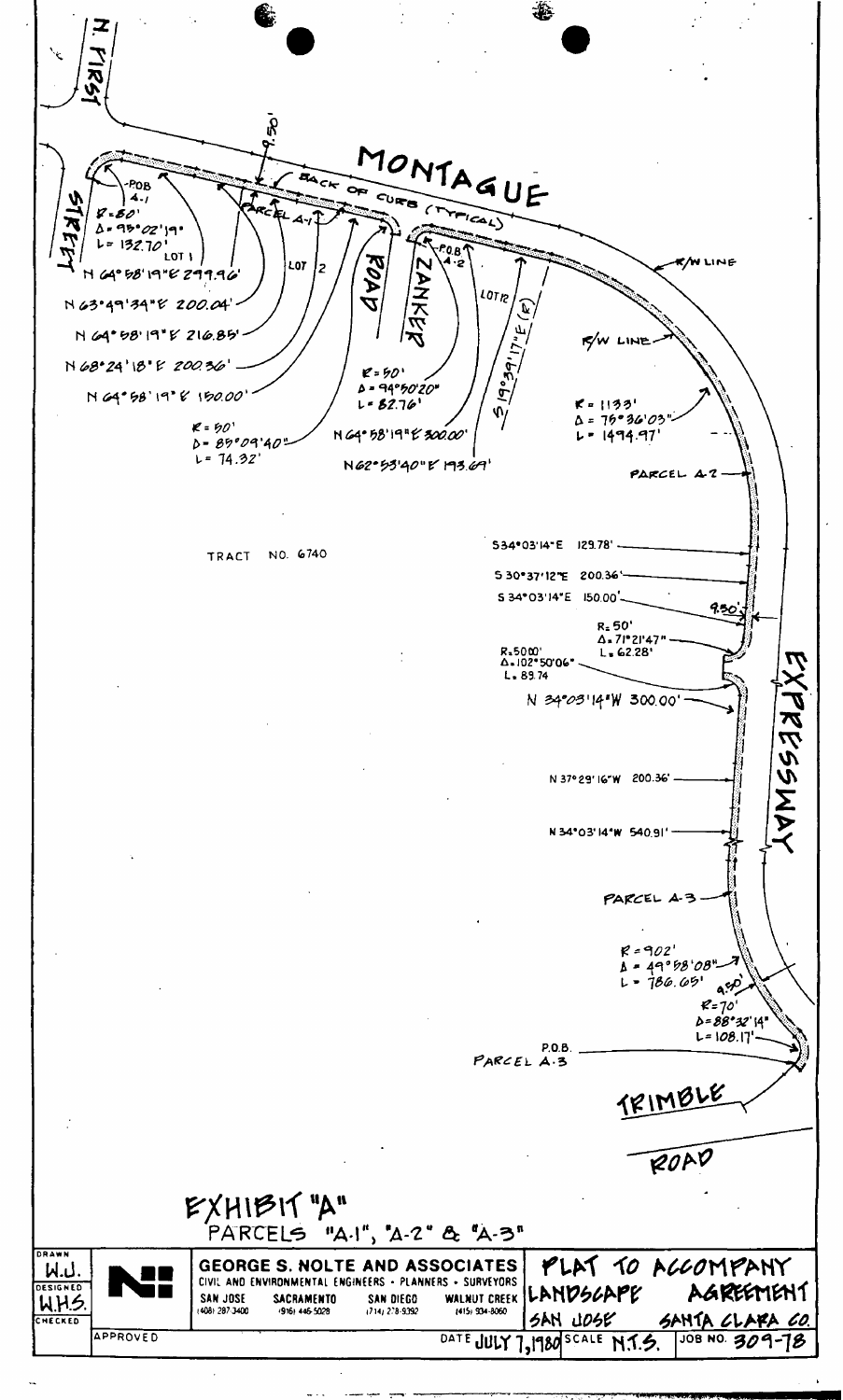

 $\mathbb{R}^{\mathcal{A}}$ 

 $\mathscr{P}$ 

 $\mathcal{L}^{(1)}$ 

GEORGE S. NOLTE AND ASSOCIATES Civil and Environmental Engineers • Planners • Surveyors

 $\frac{1}{2}$ 

July 9, 1981 309-78-00B

 $\mathcal{L}^{\mathcal{I}}$ 

É.

## EXHIBIT B PARCEL B-1 LANDSCAPE EASEMENT

All that certain real property situate in the City of San Jose, County of Santa Clara, State of California, being a strip of land of the uniform width of 25.00 feet lying within Lots 1 and 11 of the Map of Tract No. 6740 recorded in Book 462 of Maps at pages 21 through 24, Santa Clara County Records, the westerly northwesterly and northeasterly lines of said strip described as follows:

Beginning at the northerly terminus of a course in the southwesterly line of said Lot 1, having a bearing of N 30°04 1 00" W and a length of 348.56 feet;

thence along the westerly northwesterly and northeasterly lines of said Lots 1 and 11 the following courses along a tangent curve to the right having a radius of 80.00 feet, cangent curve to the fight having a radius of 60.00 fee<br>through a central angle of 95°02'19" for an arc length 132.70 feet;

thence N 64°58'19" E, 299.96 feet;

thence N  $63^{\circ}49'34''$  E, 200.04 feet;

thence N 64°58'19" E, 216.85 feet;

thence N 68°24'18" E, 200.36 feet;

thence N 64°58'19 E, 150.00 feet;

thence along a tangent curve to ther right having a radius chence along a cangent culve to their light having a fadius<br>of 50.00 feet, through a central angle of 85° 09' 40" for an arc length of 74.32 feet;

said strip shall extend from a line drawn radially through the beginning of the above mentioned 80.00 foot radius curve along the lines of LOTS 1 and 11 to a line drawn radially through the terminus of the above mentioned 50.00 foot radius curve.

Checked by  $\angle \nu\angle$ 

D8a26

1731 North First Street, P.O. Box 820, San Jose, California 95106. (408) (287-3400) SAN JOSE • WALNUT CREEK • SOUTH SAN FRANCISCO • SAN DIECO • SACRAMENTO

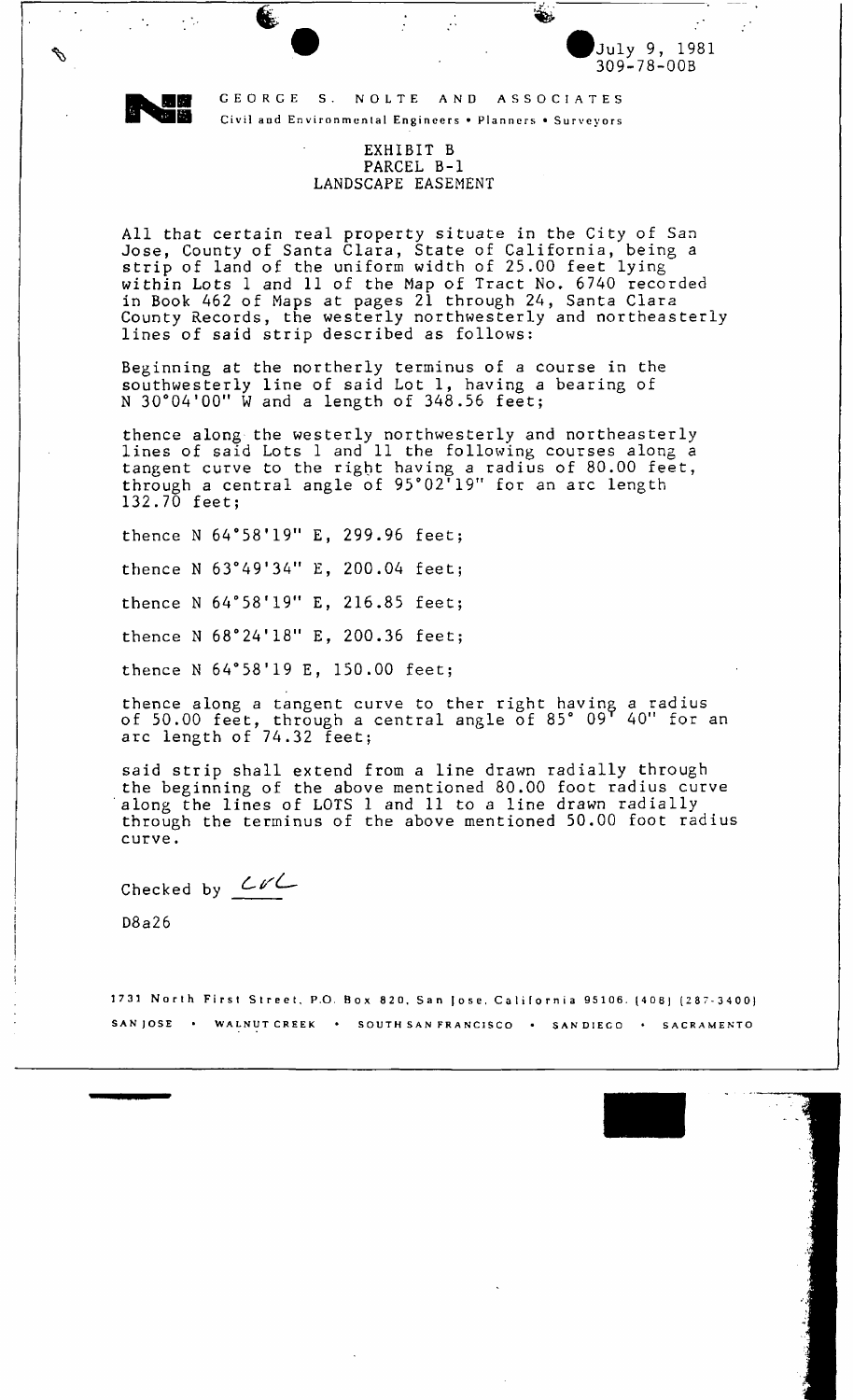July 9, 1981 309-78-00B

افخان:



Civil and Environmental Engineers • Planners • Surveyors

## EXHIBIT B PARCEL B-2 LANDSCAPE EASEMENT

All that certain real property situate in the City of San Jose, County of Santa Clara, State of California, being a strip of land of the uniform width of 25.00 feet, lying within Lots 12, 13, 14 and 15 of the Map of Tract 6740 recorded in Book 462 of Maps at pages 21 through 24, Santa Clara County Records, the westerly, northerly and northeasterly lines of said strip described as follows:

Beginning at the northerly terminus of a course in the westerly line of said Lot 12, having a bearing of S 29°52'01" E and a length of 402.84 feet;

thence along the westerly, northerly and northeasterly lines of said Lot 12, 13, 14 and 15 the following courses, along a tangent curve to the right having a radius of 50.00 feet, through a central angle of 94° 50' 20", for an arc length of 82.76 feet;

thence N 64° 58' 19" E, 300.00 feet;

thence N 62° 53' 40" E, 193.69 feet;

thence along a non-tangent curve to the right having a ence along a non-tangent curve to the right having a<br>radius of 1133.00 feet, whose radius point bears S 19°39'17" E, through a central angle of 75° 36 f 03" for an arc length of 1494.97 feet.

thence S 34° 03' 14" E, 129.78 feet to the most northerly corner of the parcel of land described in the deed to the City of San Jose recorded June 17, 1981 in Book G157 of Official Records at page 1, Santa Clara County Records;

thence along the southwesterly lines of said parcel of the following courses;

S 30° 37' 12" E, 200.36 feet;

thence S 34° 03' 14" E, 150.00 feet;

1731 North First Street, P.O. Box 820, San Jose, California 95106. (408) (287-3400) S A N JOS E WALNU T CREE K • SOUT1 I SA N FRANCISC O • SA N DIEG O SACRAMENT O

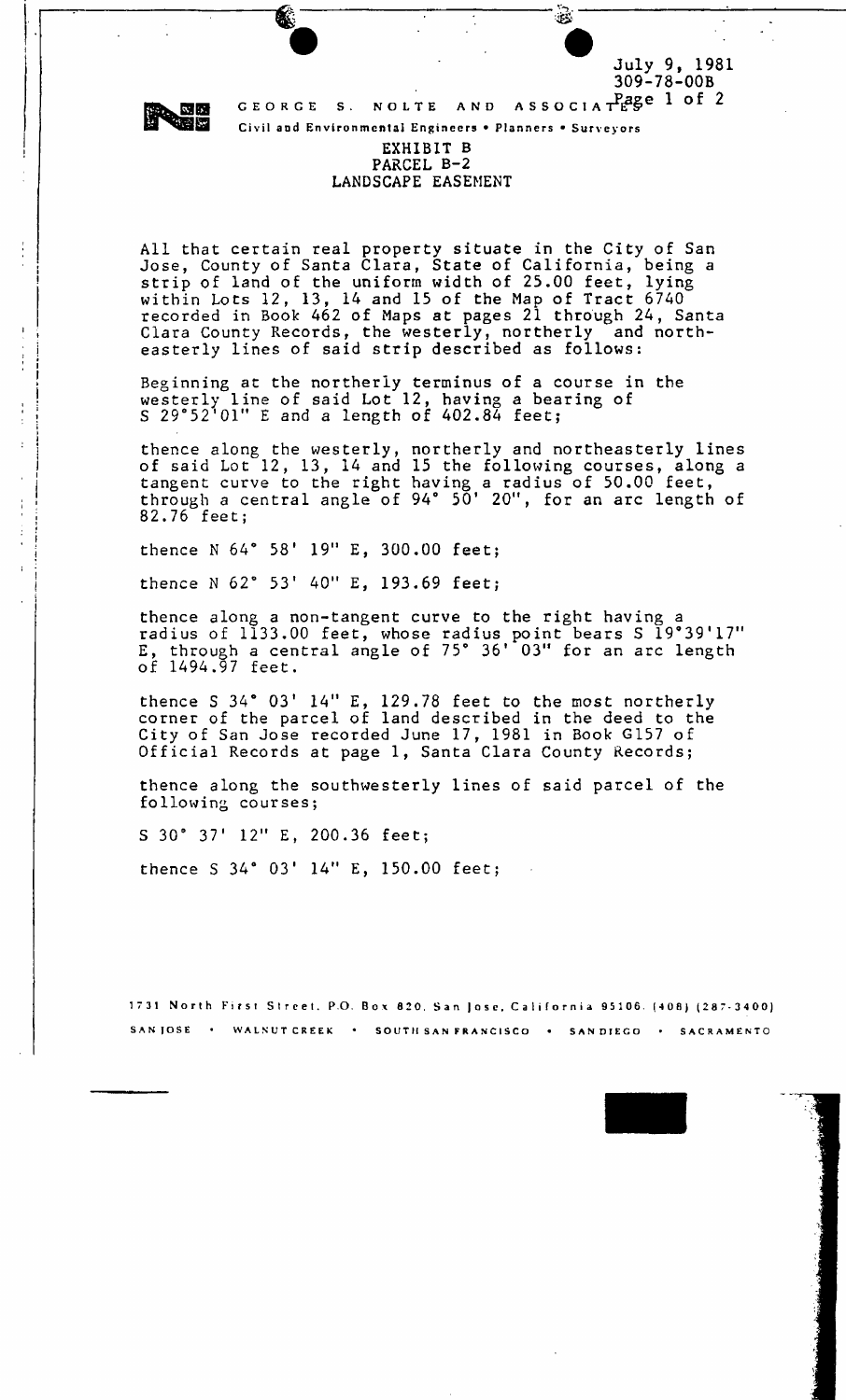July 9, 1981 309-78-00SB Page 2 of 2

 $\frac{1}{2}$ 

₩

thence along a tangent curve to the right having a radius of 50.00 feet; through a central angle of 71° 21' 47" for an arc length of 62.28 feet;

 $\frac{1}{\sqrt{2}}$ 

said strip shall extend from a line drawn radially through the beginning of the first above mentioned curve having a radius of 50.00 feet along said lines of LOTS 12, 13, 14, and 15 to a line drawn radially through the terminus of the last above mentioned curve having a radius of 50.00 feet.

Checked by  $2U$ 

 $\mathcal{L}_{\text{max}}$ 

 $\mathcal{F}_{\mathcal{A}}$ 

 $\mathcal{L}$ 

D8bl-2

GEORGE S. NOLTE AND ASSOCIATES Civil and Environmental Engineers · Planners · Surveyors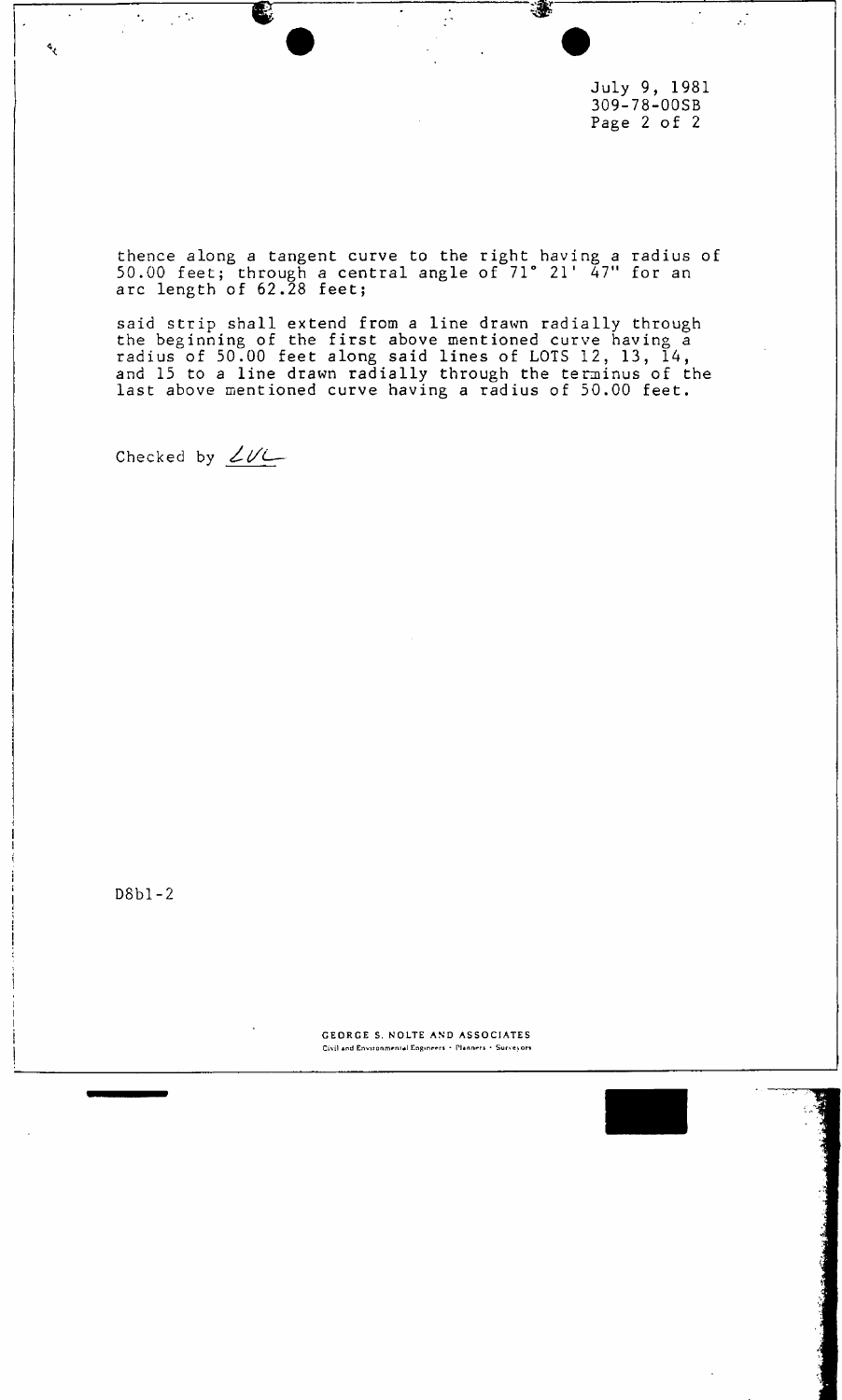E.

CEORC E S . NOLT E AN D ASSOCIATE S Civil and Environmental Engineers . Planners . Surveyors

### EXHIBIT B PARCEL B-3 LANDSCAPE EASEMENT

 $\sim$   $\frac{1}{2}$ 

*•S;. -*

July 9, 1981 309-78-00B

 $\mathcal{L}^{\text{max}}$ 

All that certain real property situate in the City of San Jose, County of Santa Clara, State of California, being a strip of land of the uniform width of 25.00 feet, lying within Lots 16, 17, 18 and 19 of the Map of Tract No. 6740 recorded in Book 462 of Maps at pages 21 through 24, Santa Clara County Records, the Easterly and Northeasterly lines of said strip described as follows:

Beginning at the northerly terminus of a course in the easterly line of said Lot 19 having a bearing of N 4°30 , 52" E, and a length of 79.62 feet;

thence along the easterly and northeasterly lines of said Lots 16, 17, 13 and 19 the following courses, along a tangent curve to the left having a radius 70.00 feet through cangent curve to the fert having a radius 70.00 feet throw<br>a central angle of 88°32'14" for an arc length of 108.17 feet to a point of reverse curvature;

thence along a tangent curve to the right having a radius chence along a cangent curve to the right having a radius<br>of 902.00 feet through a central angle of 49°58'08" for an arc length of 786.65 feet;

thence N  $34°03'14''$  W,  $540.91$  feet; to the most southerly corner of the parcel of land described in the deed to the City of San Jose recorded June 17, 1981 in Book G157 of Official Records at page 1, Santa Clara County Records;

thence along the southwesterly line of said parcel the following courses N 37°29'16 M 'W, 200.36 feet;

thence N 34°03'14" W, 300.00 feet;

thence along a tangent curve to the left having a radius of 50.00 feet through a central angle of 102° 50' 06" for an arc length of 89.74 feet:

said strip shall extend from a line which passes radially through the beginning of the above mentioned 70.00 foot radius curve along the lines of said LOTS 19, 18, 17, and 16 to a line that passes radially through the terminus of the above mentioned 50.00 foot radius curve.

Checked by  $\angle \nu$ 

D8a24

1731 North First Street, P.O. Box 820, San Jose, California 95106. (408) (287-3400) SAN JOSE • WALNUT CREEK • SOUTH SAN FRANCISCO • SAN DIEGO • SACRAMENTO

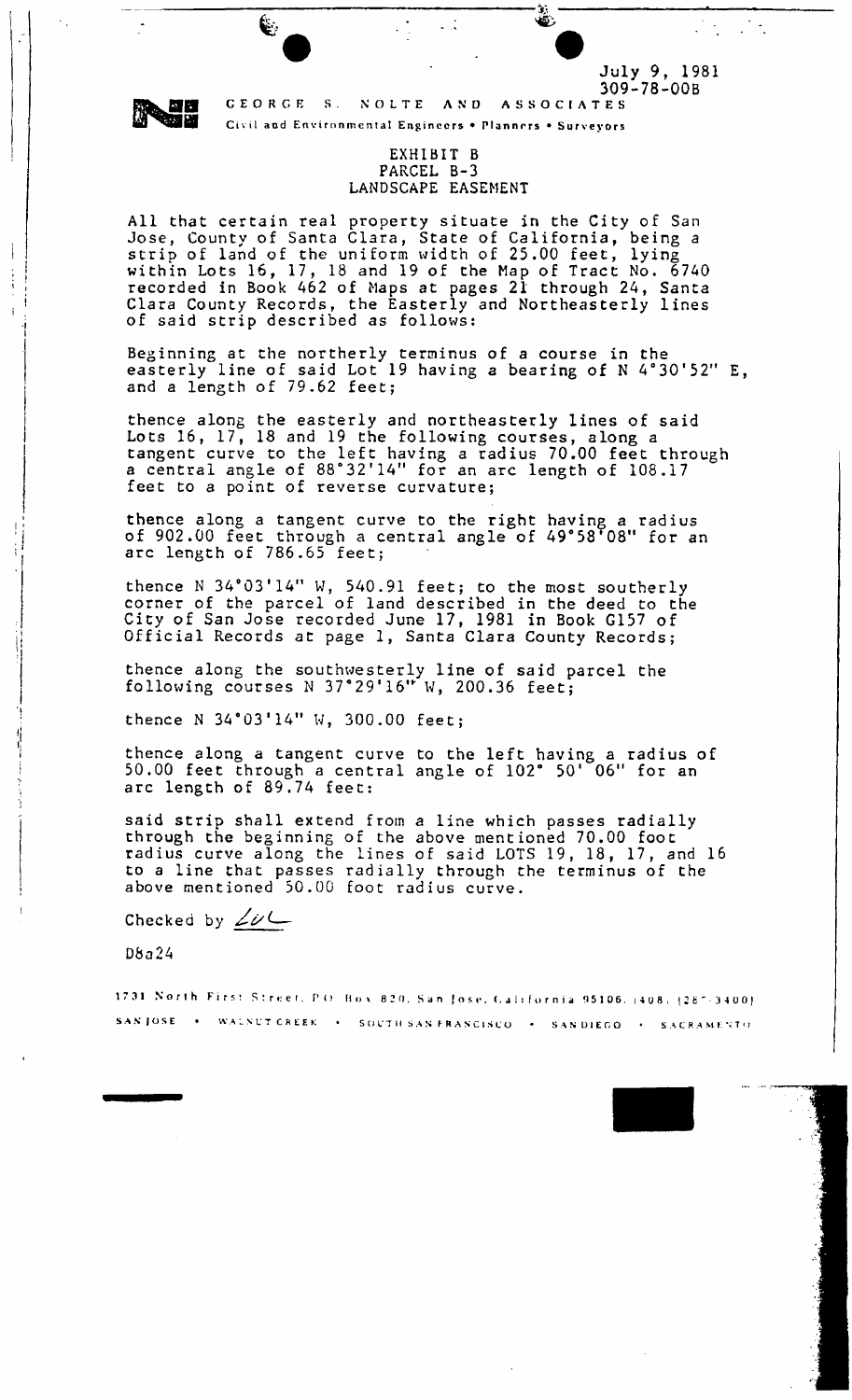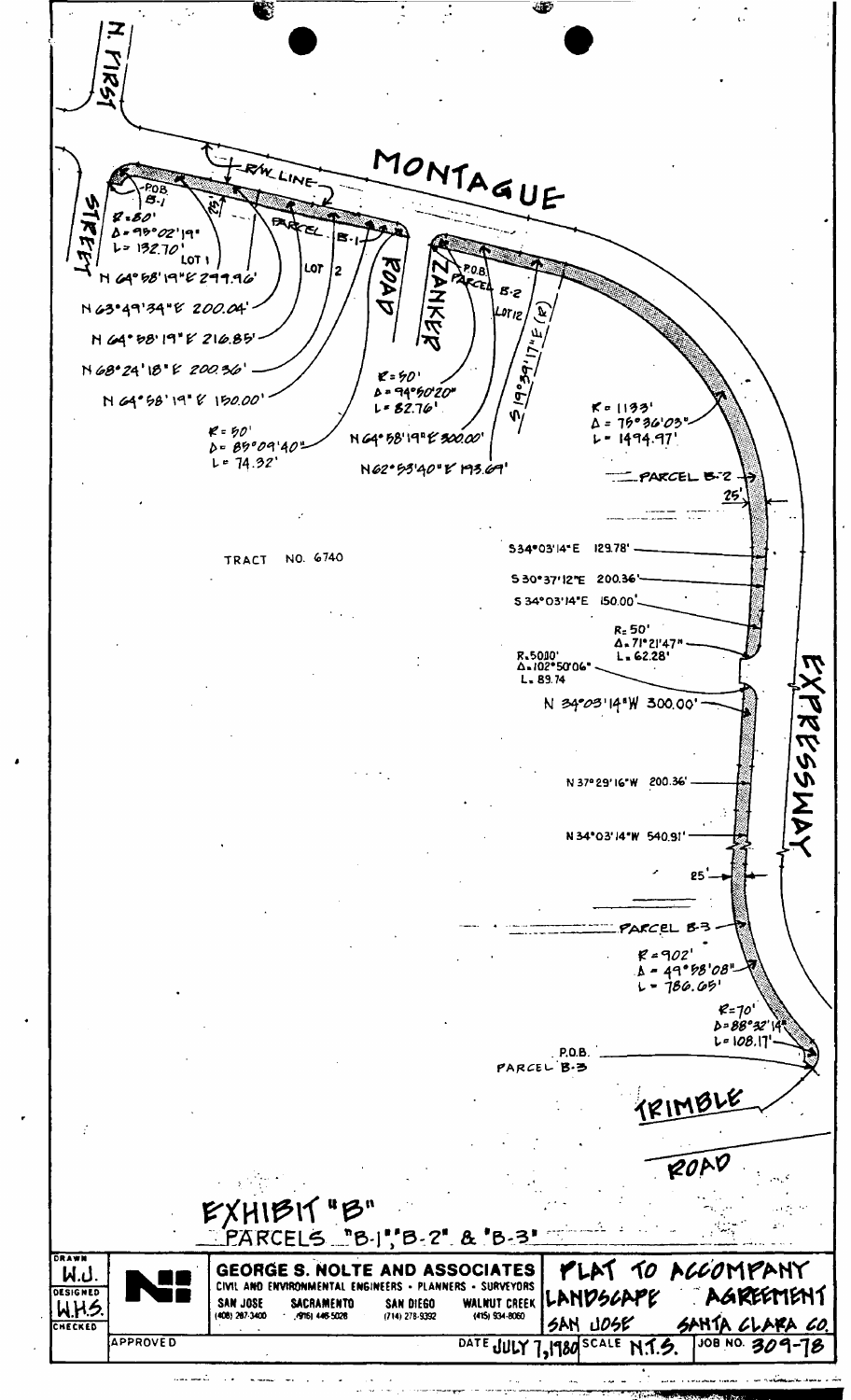| County of Santa Clara        | TRANSMITTED FOR AGENDA OF                                        | <b>Transportation Agency</b><br>1555 Berger Drive<br>San Jose, California 95112 |
|------------------------------|------------------------------------------------------------------|---------------------------------------------------------------------------------|
| <b>California</b>            | $0CT$ 1 $9$<br>COUNTY EXECUTIVE OFFICE<br>TRANSMITTAL MEMORANDUM | S.D.                                                                            |
|                              | Page $1 of 2$                                                    | DATE: October 2, 1981                                                           |
| COUNTY BOARD OF SUPERVISORS: | Agenda Date October 19, 1981                                     | Item No.                                                                        |
| TRANSIT DISTRICT BOARD:      | Agenda Date                                                      | Item No.                                                                        |
|                              |                                                                  | Item No.                                                                        |

**FROM: HODGE, PROPERTY DIVISION, TRANSPORTATION DEVELOPMENT** 

**SUBJECT! AGREEMENT BETWEEN SOUTHERN PACIFIC INDUSTRIAL DEVELOPMENT COt t , SOUTHERN PACIFIC TRANSPORTATION CO. AND THE COUNTY OF SANTA CLARA FOR INSTALLATION AND MAINTENANCE OF LANDSCAPE IMPROVEMENTS ON MONTAGUE EXPWY.** 

## **RECOMMENDED ACTION:**

**Authorize Chairperson to execute Agreement** 

**The term of the agreement is indefinite; however, County has the right to terminate at any time with a sixty (60) day notice.** 

**No monetary impact on County is involved.** 

#### **REASONS FOR RECOMMENDATION AND BACKGROUND:**

**On a typical section of County expressway where access is restricted, the cyclone fencing is placed 10 feet behind the curb. In some cases County maintains landscaping within this 10 foot strip and in a few cases private parties install and maintain landscaping there with a simple landscaping agreement.** 

**In this instance the City of San Jose (through an assessment district) and the adjacent owner of a long stretch of Montague expressway frontage (I d miles) wish to install and maintain extensive landscaping on their property as well as on a portion of the County's existing right of way.** 

APPROVED<sub>2</sub> DIRECTOR  $\sim$ COUNTY EXECUTIVE. 908 ( An Equal Opportunity Employer **1994 1994**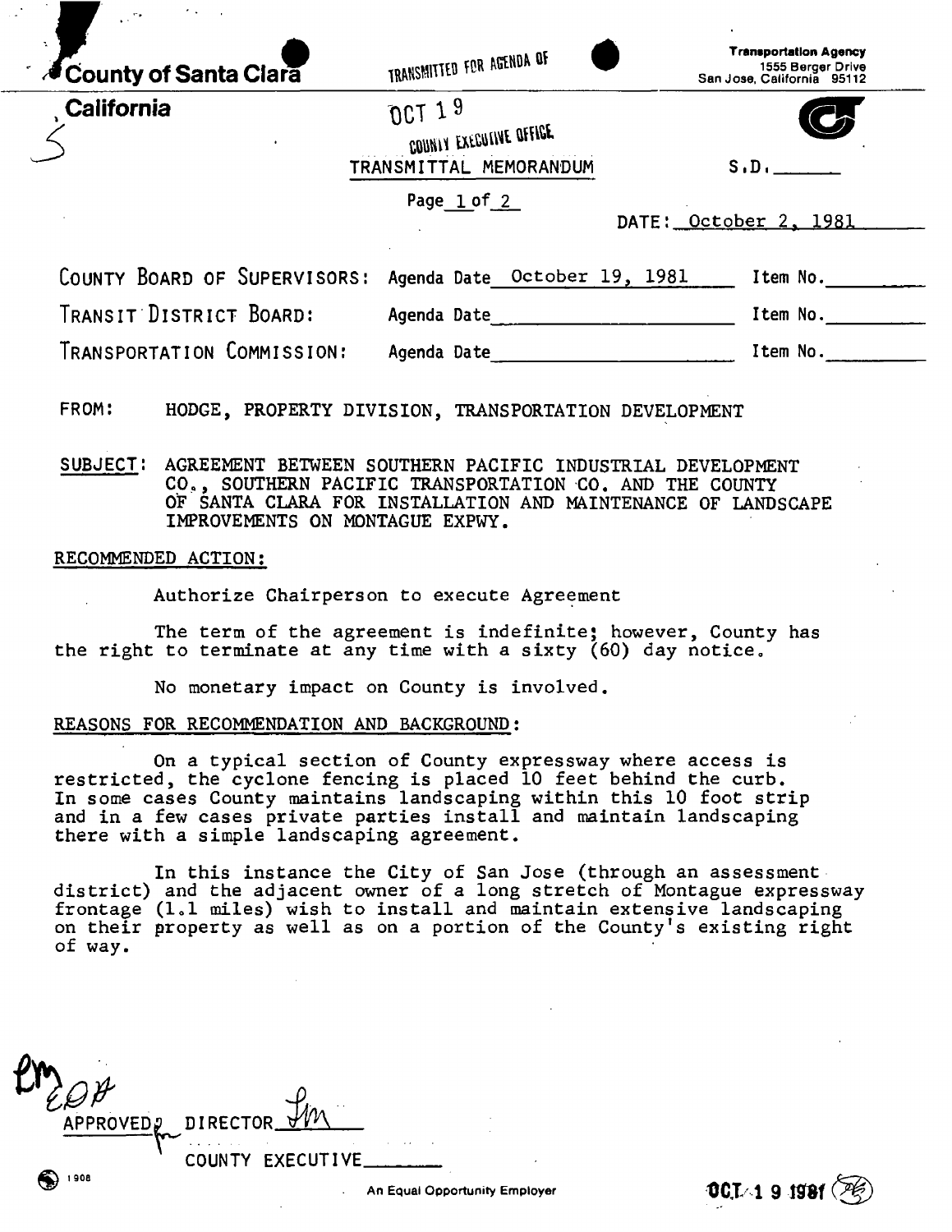

# **DATE: October 2. 1981**

/

**COUNTY BOARD OF SUPERVISORS AGENDA DATE: October 19, 1981** 

### **TRANSIT DISTRICT BOARD AGENDA DATE:**

### **TRANSPORTATION COMMISSION AGENDA DATE;**

**SUBJECT: AGREEMENT BETWEEN SOUTHERN PACIFIC INDUSTRIAL DEVELOPMENT CO., SOUTHERN PACIFIC TRANSPORTATION CO. AND THE COUNTY OF SANTA CLARA FOR INSTALLATION AND MAINTENANCE OF LANDSCAPE IMPROVEMENTS ON MONTAGUE EXPWY.** 

### **REASONS FOR RECOMMENDATION AND BACKGROUND: (Continued)**

**This extensive landscaping plan has certain legal implications involving public liability, easement rights to maintain fencing and assurance that subsequent owners will maintain the landscaping and the fence after City's obligation has ceased.** 

**For the above reasons a special agreement is required and since the end product is good landscaping with no County expense, it is recommended for Board approval.** 

#### **CONSEQUENCES OF NEGATIVE ACTION:**

**Landscaping will not be installed at no cost to County and County will continue to maintain this parcel.** 

# **STEPS FOLLOWING APPROVAL:**

**1. Record the Agreement.** 

**EDH/EAF/kr** 

**cc: Ron Shields Scotty Bruce**